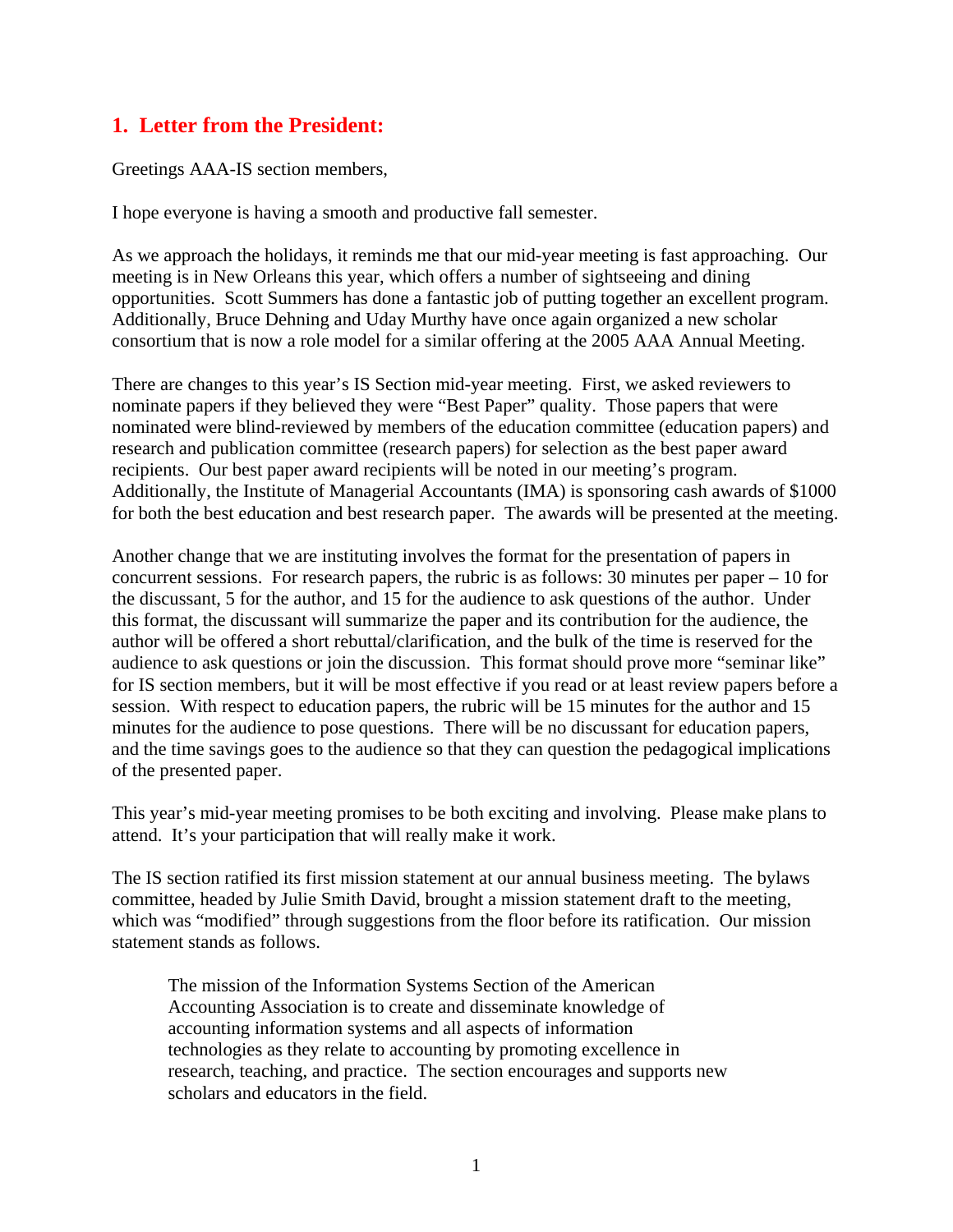In his keynote address to the AAA membership, Stephen Covey indicated that for a mission statement to be effective an organization's membership needed to embody that mission in everything that they did with respect to the organization. I encourage you to embody our section's mission. It will enhance your career and our organization.

The incoming editor of the *Journal of Information Systems* was announced at the annual business meeting. I would like to welcome Brad Tuttle as the incoming Editor, and thank Dan Stone, the outgoing Editor, for a job extremely well done. Brad indicated that he has a "big tent" philosophy of what defines acceptable IS research and education manuscripts and encourages our membership to submit their manuscripts to *JIS*.

My final "news" items signal the broad-based interests of our section. Roger Debreceny has organized and chaired a joint task force between our section and the AIET section of the AAA that has drafted a comment to the SEC with respect to its position on XBRL filings. What a great tie-in to our section's concern for actual practice – many thanks to Roger for spearheading this effort. The education committee, chaired by Sally Webber, has finished collecting updated AIS syllabi which will be posted on our website in the near future. Thanks to all of you who responded to Sally's request for syllabi. I am sure that they will prove a valuable resource for our membership.

Since I had never written a president's message, I began this process by reading the messages penned by the section's last three presidents. Aside from news, they often offered opinion and vision for our section. I will finish my initial missive in that vein.

At the annual business meeting, I spoke of the importance of our section acquiring more of the mainstream benefits of the AAA. The AAA is two things, meetings and journals, the rest is periphery. From a meetings standpoint our section is being relatively well-served. We have a great mid-year meeting and our allotments for the annual meeting have been equitable given the size of our section. Journals, on the other hand, are a different story.

We as a section need a presence in the AAA's national publications, i.e., those publications that reach the entire AAA membership. The benefits to our membership/section for such a presence are huge: monetary incentives, recognition from other accounting areas, and the attraction of new PhD entrants into our field. We need the value that comes from publishing and editing the AAA's national publications.

What should we do to achieve this? To begin, I would very much like to see IS section associate editors at *The Accounting Review* and *Accounting Horizons*. It is low cost, it is a signal of inclusion from AAA national, and it insures that IS manuscripts are handled by someone that values the IS artifact. Having our IS manuscripts reviewed by managerial and financial accountants who have ambivalent/negative feelings towards the IS artifact is grossly unfair.

Next, we as a membership need to submit our work to *The Accounting Review* and *Accounting Horizons*. They cannot accept what is not submitted. There is nothing sacrosanct about these journals. We can publish there. The last issue of *The Accounting Review* (October 2004) is the largest that I've ever seen. It is also eclectic. I tip my hat to the editor, Terry Shevlin. The only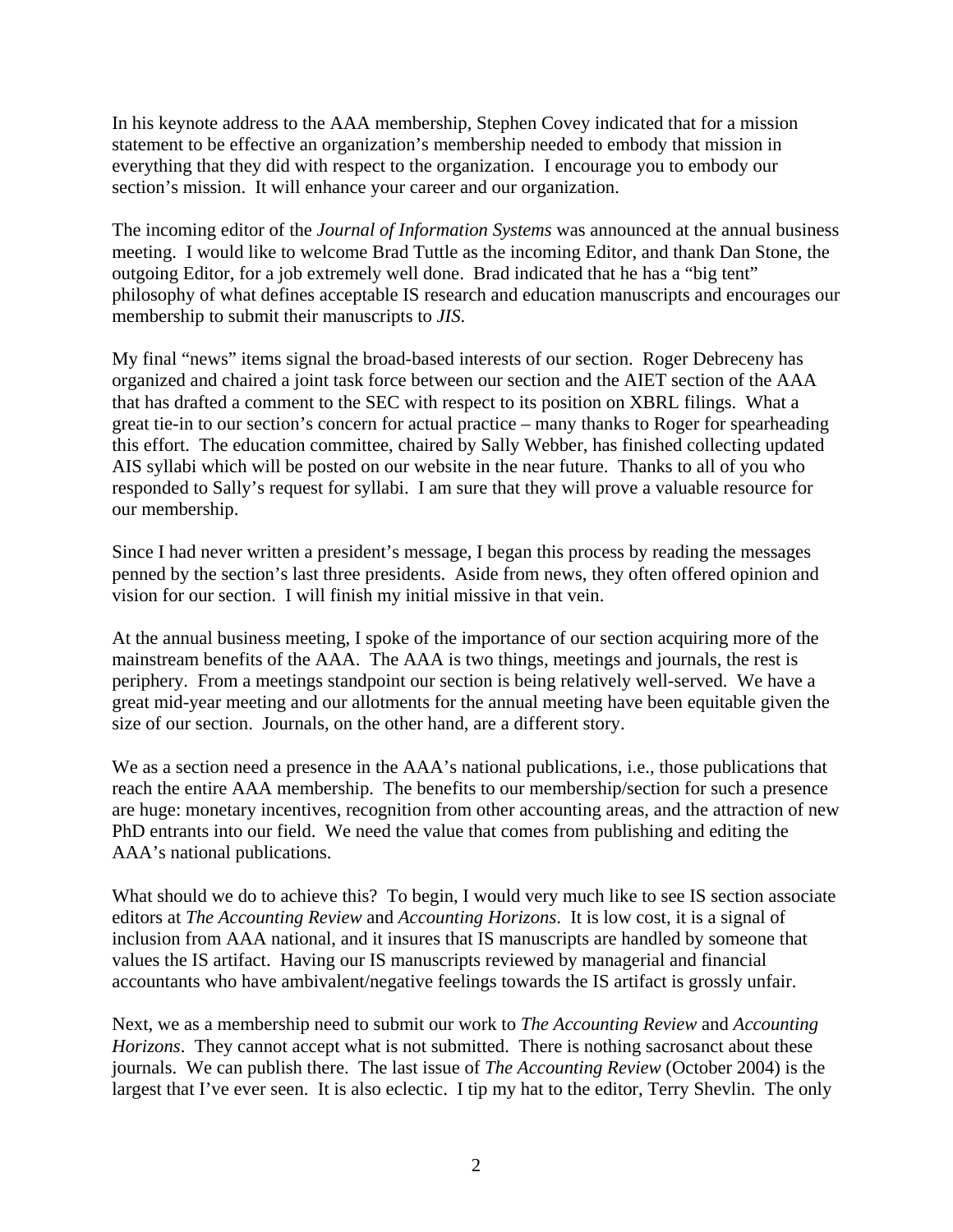thing that the current issue of *The Accounting Review* lacks is a systems article authored by members of our section.

Chris Wolfe, November 2004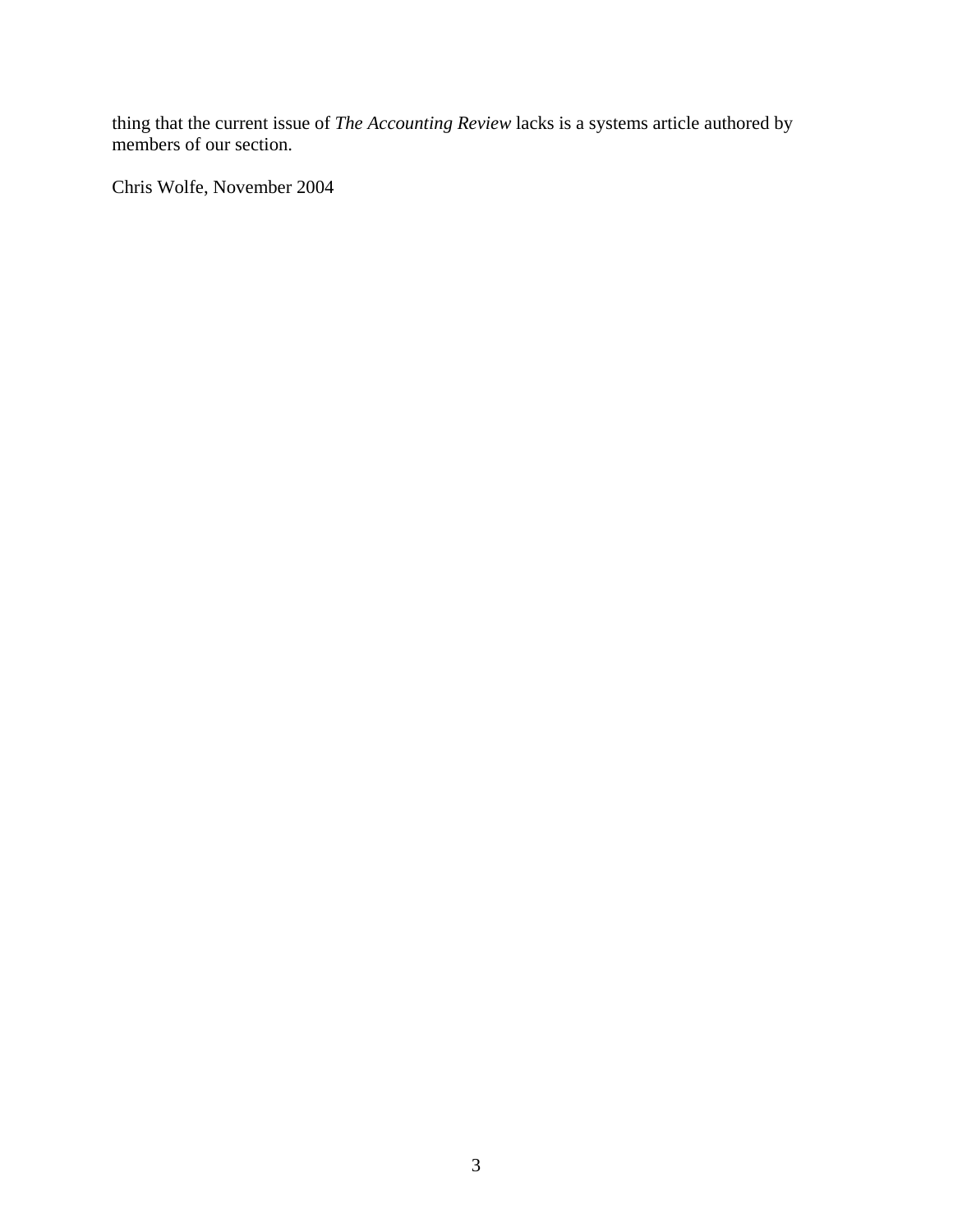# **2. Conferences:**

#### 2006 AAA Annual Meeting in San Francisco, CA

We need your help in making the IS Section's contribution to the 2005 AAA Annual Meeting successful. The meeting will be held August 7-10, 2005. You may submit your paper or panel proposal, volunteer as a reviewer, discussant, and/or moderator at:

#### http://aaahq.org/AM2005/menu.htm

Please be sure to designate the IS Section. We encourage you to respond as soon as possible. In particular, we ask that you volunteer today as a reviewer if at all possible. It only takes a few minutes to sign up (see description below) and you will avoid me having to bother you with more e-mails. If you have any questions about the review process, please send me an e-mail.

Thanks for your help in making the 2005 AAA Annual Meeting a success!

Elaine Mauldin Email: mauldin@missouri.edu Phone: 573-884-0933

#### Registration Description

Reviewers must be registered in the database in order to be assigned to a submission. You may register by using the link above or by going directly to the Submissions Center at http://aaahq.org/AM2005/submit.htm. From this page, click on "Volunteer as a Reviewer/Moderator/Discussant" and provide the information requested on the form, including your **accurate, active email address** and a password. You will receive an automated email, confirming your participation and documenting your Submission ID and password.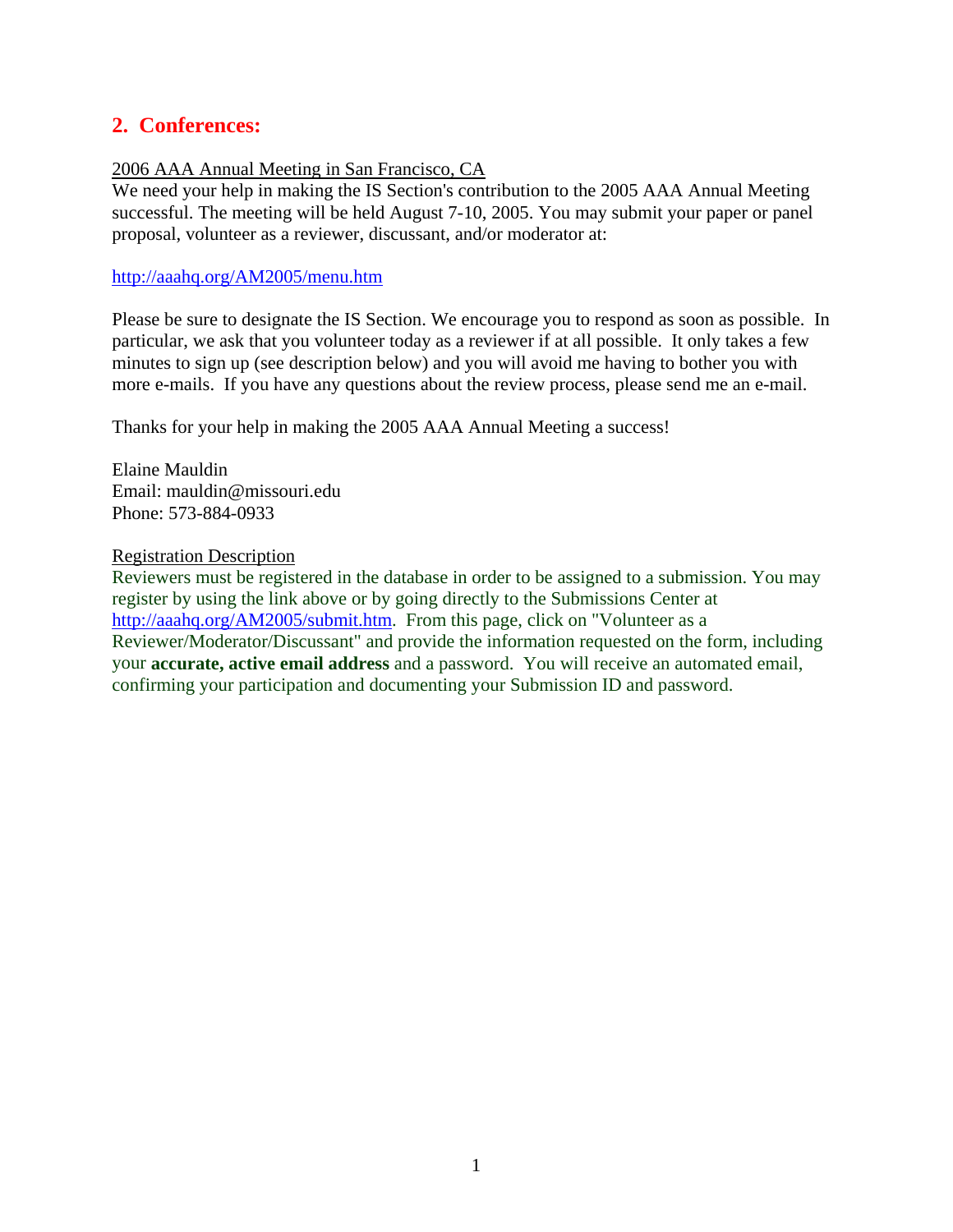#### **3. AIS Research Database (1986-2004):**

Submitted by: **Paul D. Hutchison, Ph.D.,** Associate Professor, Department of Accounting University of North Texas, Denton, TX 76203-5219. eMail: hutchp@cobaf.unt.edu

Submitted to the IS Section on July 26, 2004.

The purpose of this research note is to advise accounting researchers about the availability of a downloadable database that contains accounting information systems (AIS) articles from 1986 to 2004. The author created this Microsoft Access database in order to disseminate knowledge about these AIS articles to fellow researchers. The database is fully searchable and contains 536 AIS articles and 243 other items from 1986 (or initial year of publication) through most recent publication in 2004 for the following three journals: *International Journal of Accounting Information Systems* (*IJAIS*) (formerly *Advances in Accounting Information Systems*)(*AiAIS*) (1992 – May 2004), *Journal of Information Systems* (*JIS*) (Fall 1986 – Spring 2004), and *Review of Business Information Systems* (*RBIS*) (formerly *Review of Accounting Information Systems*)(*RAIS*) (Winter 1997 – Summer 2004). Other items include: Editorials, Discussions, Reports, Book Reviews, Dissertation Summaries, etc.

The AIS Research Database re contains one record per author for each article or item to facilitate ease in search by author (e.g., if there are three authors, then there are three records.) There are 1,348 total records in the database. Each record contains the following 17 distinct fields (if available): journal name; title of article or item; author's first and last names; the journal edition's volume, number, season, year, and page number(s); category within the journal if identified (i.e., Main, Academic, Discussion, Education, Practice, Editorial, Dissertation Summary, Book Review, etc.); designation of sole or multiple authorship; author's university at publication; author's university department and rank at publication; and university where the author received their highest degree, the degree, and year of award.

Two data sources were utilized in the creation of the database: 1) information obtained directly from the journals from 1986 to most recent publication in 2004, and 2) the *Accounting Faculty Directory* (1987-2004) compiled by J. R. Hasselback. In total, the database contains 103 *IJAIS*/*AiAIS* articles (243 records for all *IJAIS*/*AiAIS* articles and items); 190 *JIS* articles (595 records for all *JIS* articles and items); and 243 *RBIS*/*RAIS* articles (510 records for all *RBIS*/*RAIS* articles and items).

The AIS Research Database can be downloaded for use from the following website: **www.coba.unt.edu/acct/faculty/hutchison/database/ais/ais.htm** 

#### **References**

Hasselback, J. R. 1980-2004. *Accounting Faculty Directory*. Englewood Cliffs, NJ: Prentice Hall, Inc.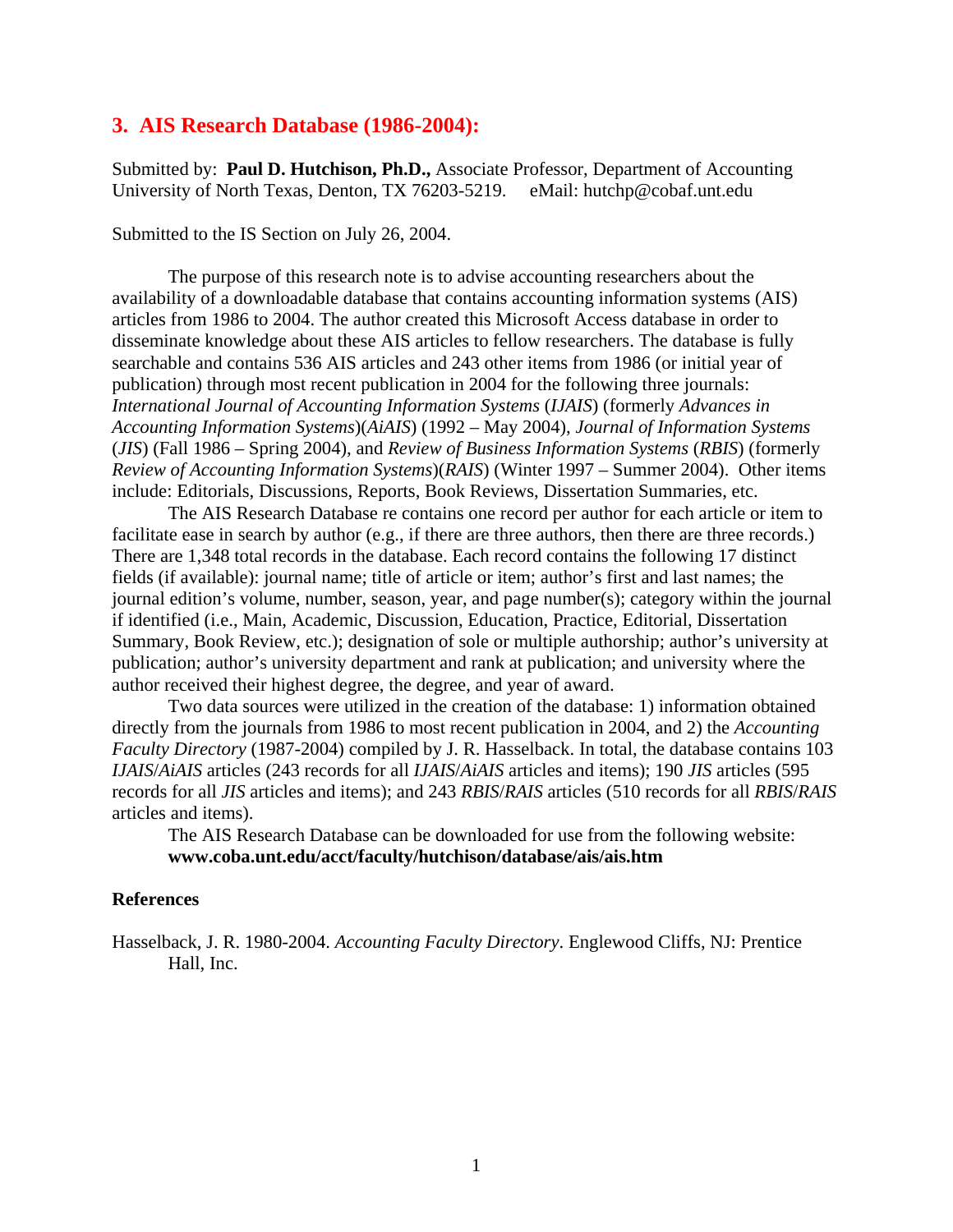# **4. Call for Papers:**

## • **Advances in Accounting Behavioral Research**

*Advances in Accounting Behavioral Research* (AABR) publishes articles encompassing all areas of accounting that incorporate theory from and contribute new knowledge and understanding to the fields of applied psychology, sociology, management science, and economics. The journal is devoted to original empirical investigations and reviews that synthesize a specific body of literature; however, theoretical analyses, and methodological contributions are welcome. AABR is receptive to replication studies, provided they investigate important issues and are concisely written. The journal especially welcomes manuscripts that integrate accounting issues with organizational behavior, human judgment/decision making, and cognitive psychology.

Manuscripts will be blind-reviewed by two reviewers and reviewed by an associate editor. AABR accepts electronic submissions and all manuscripts should be forwarded to the Editor. The manuscript will then be forwarded to an associate editor and reviewers via e-mail. Please incorporate all text, tables, and figures into a Word document before submitting. Also, include a separate Word document with any experimental materials or survey instruments. Please send the electronic documents to the editor at the following e-mail address: Vicky.Arnold@business.uconn.edu. If you are unable to submit your manuscript electronically, please forward the manuscript along with the experimental materials to the following address:

Vicky Arnold, Editor *Advances in Accounting Behavioral Research*  Department of Accounting U41A School of Business University of Connecticut Storrs, CT 06269-2041

#### • **First Asia/Pacific Research Symposium on Accounting Information Systems**

**The Symposium will be held immediately prior to the 2005 Accounting & Finance Association of Australia and New Zealand (afaanz) conference which will be held in Melbourne July 3-5, 2005.** 

The Department of Accounting and Business Information Systems at the University of Melbourne will host the First Asia/Pacific Research Symposium on Accounting Information Systems on Saturday July 2, 2005.

The Symposium is sponsored by the Special Interest Group For Accounting Information Systems (SIG-ASYS) of the Association For Information Systems (AIS) and the *International Journal of Accounting Information Systems* (IJAIS).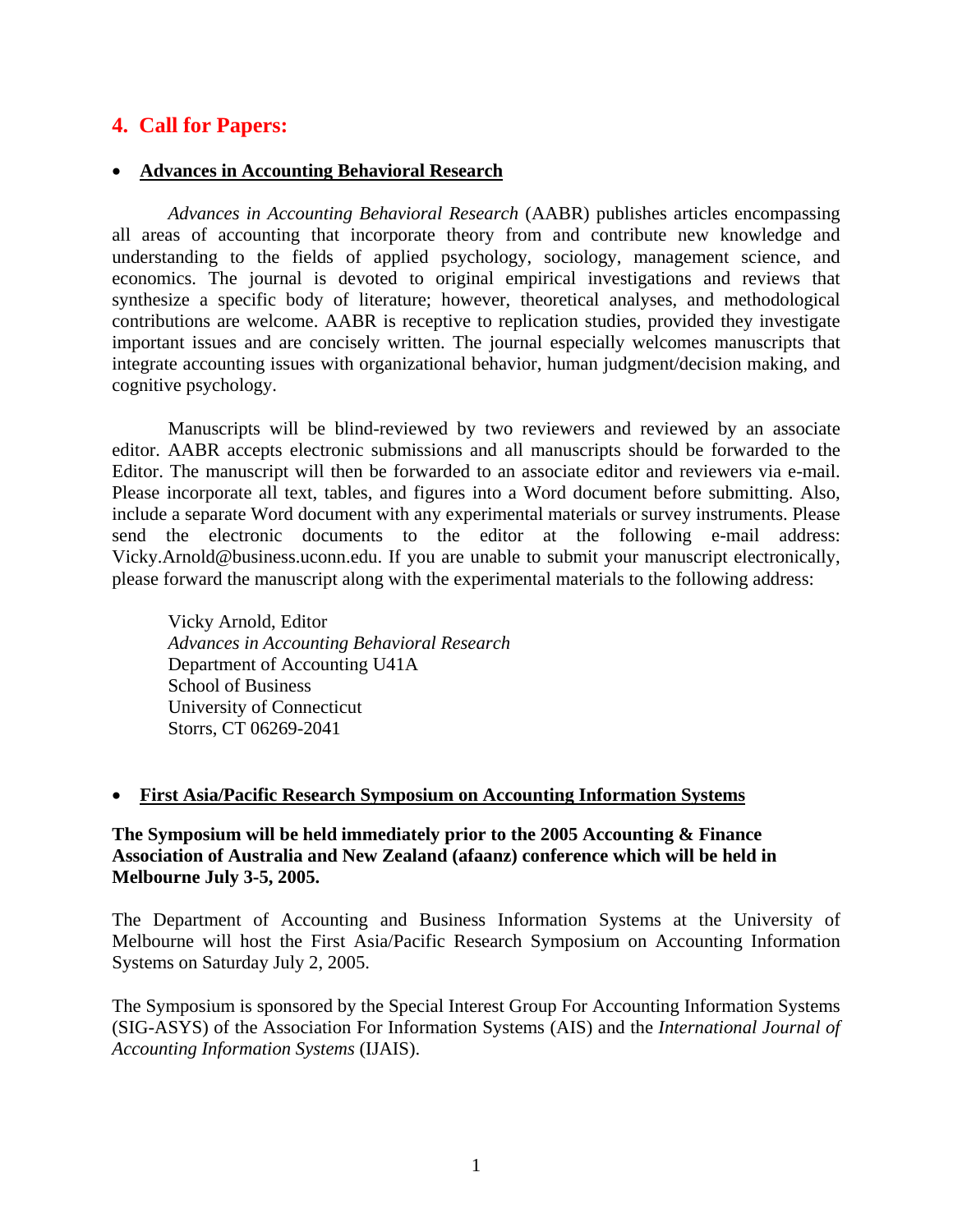The Symposium will feature research papers, advanced PhD proposals and one or more panels that focus on the nexus between accounting and information systems research. The Symposium is particularly interested in interdisciplinary papers that draw from accounting, psychology, cognitive science, behavioral science, economics, and/or information technology. High quality, insightful and theoretically sound studies are encouraged.

All submissions to the First Asia/Pacific Research Symposium on Accounting Information Systems must represent original work that has not already been published in a journal or conference proceedings (in complete form - abstract publication is permissible). If the work has been presented at another conference or is currently under consideration for publication or presentation elsewhere, the authors must disclose this fact.

At least one author for every accepted paper and all members of every accepted panel must register for the symposium and present their ideas in person.

Submissions may be of three types: Completed research papers, research-in-progress papers/advanced PhD proposals and panel proposals.

## **Completed research papers**

Papers should conform to IJAIS format, which is consistent with MISQ.

## **Research-in-progress papers and Advanced PhD proposals**

Submission of promising research in its formative stages does not require complete analysis of results. Submissions should include a one-page abstract and a paper that includes the following sections: research objectives and questions, theoretical foundations of the study, research methodology being used, current status of the project, and a description of what the authors propose to present at the conference.

#### **Panel proposals**

Panel proposals should include a general description of the panel, names and affiliations of all panel participants, a statement to the effect that all participants have made a commitment to serve on the panel (if it is accepted), a brief description of each participant's background and expertise related to the panel topic, and a description of each participant's views on the topic.

For completed paper and research-in-progress/advanced PhD proposal submissions, authors should identify themselves and provide contact information only on the cover page, as these submissions will be blind reviewed. The second page of the paper should consist of an abstract plus a list of key words describing the main topics of the manuscript (the MISQ keyword list should be used). Papers and panel proposals should be double-spaced to facilitate editing. The manuscript or proposal plus any supporting documentation (such as survey instruments) should be sent as e-mail attachments (in Word format, 12 point font with a minimum of 1 inch margins) to both the Symposium Co-Chairs:

*Professor Stewart Leech Professor Colin Ferguson*  **saleech@unimelb.edu.au colinf@unimelb.edu.au**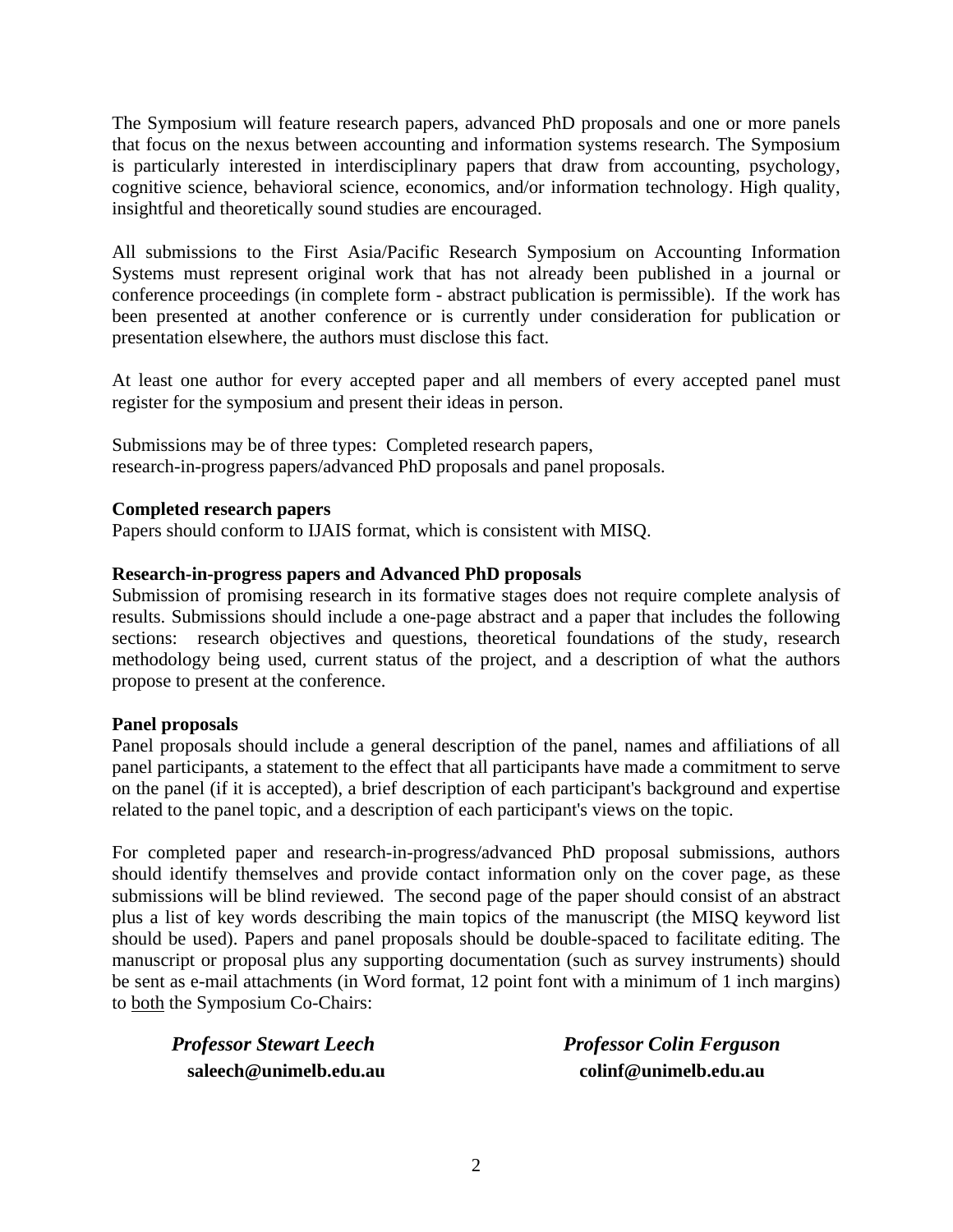#### **Submissions to the Symposium:**

Submission Deadline: March 4, 2005 Notification of Decision: April 8, 2005 **Submissions to the afaanz conference:**

If you would like to submit for both the afaanz conference and the Symposium, please note that the deadline for submissions to afaanz is January 28, 2005. Details can be found at: **http://www.aaanz.org/ Symposium Registration Deadline:** April 30, 2005. Registration Forms will be available on the AIS SIG-ASYS website at: **http://lcb.uoregon.edu/sigasys/** 

## • **Financial Information Systems and Cyber Security: A Public Policy Perspective**

The information revolution has not only introduced new technologies, but has changed the way business is conducted. Economic transactions increasingly take place via digital electronic activities focused primarily on the interconnectivity obtained via the Internet. A critical part of this interconnectivity is the way organizations have integrated their accounting and financial management systems with Internet–based applications. The importance of the Internet to private and public organizations is well known.

As a result of the above noted developments, cyber security has moved to center stage. Indeed, cyber security (with its emphasis on information and computer security) has itself become a key issue for private and public organizations in the digital economy. The public policy implications of cyber security are now being actively debated. The activities of the U.S. Department of Homeland Security have certainly highlighted the importance of this debate.

In order to help form the debate concerning the relations among financial information systems, cyber security, and public policy, the *Journal of Accounting and Public Policy* (http://www.elsevier.nl/inca/publications/store/5/0/5/7/2/1/) is pleased to announce that it will sponsor the second annual Forum on the topic. The title of the forthcoming Forum is: Financial Information Systems and Cyber Security: A Public Policy Perspective. The Forum will be held at the University of Maryland's Robert H. Smith School of Business, in cooperation with the Center for Public Policy and Private Enterprise (from Maryland's School of Public Affairs), on May 26, 2005. Coordinators for the Forum are Lawrence A. Gordon, Martin P. Loeb, and William Lucyshyn.

Papers for the Forum should be submitted by February 1, 2005 to either Dr. Lawrence A. Gordon (http://www.rhsmith.umd.edu/accounting/lgordon/) or Dr. Martin P. Loeb (http://www.rhsmith.umd.edu/accounting/mloeb/), at the University of Maryland, Robert H. Smith School of Business, College Park, MD 20742. Authors of papers submitted for the Forum will be notified as to whether their papers have been accepted for presentation by April l, 2005. Papers selected for presentation at the Forum will automatically receive consideration for publication in a forthcoming special issue of the *Journal of Accounting and Public Policy*.

The Forum is intended to encourage the exchange of ideas among a small group of researchers who share a common interest in issues related to Financial Information Systems and Cyber Security. Given the intimate nature of the Forum, it is important that the presenters be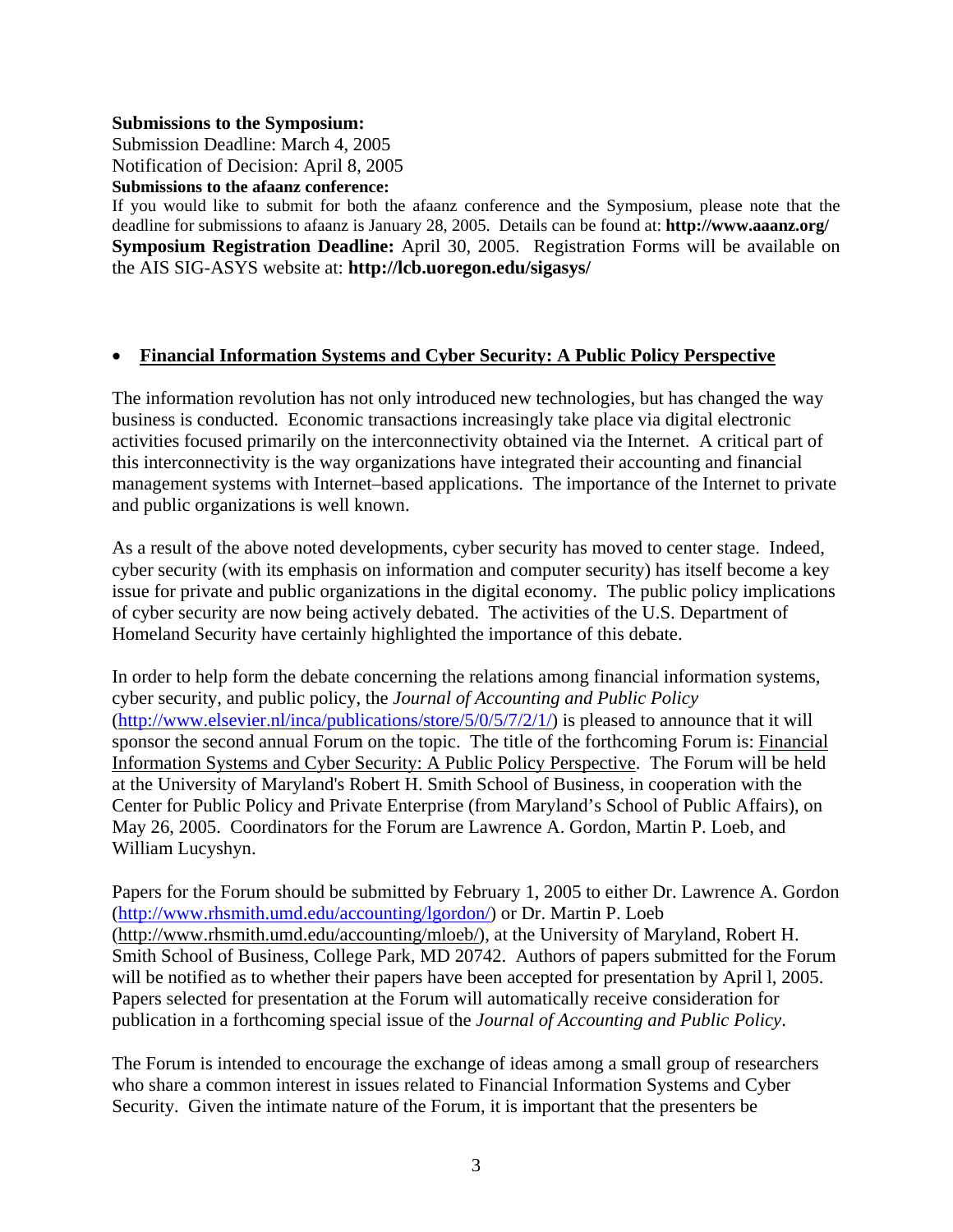established researchers who can also help stimulate lively discussion throughout the entire day (i.e., it is expected that presenters will spend the entire day at the Forum, although dinner is optional). Given the above, submitted papers should include a one-paragraph biography of the person who will be presenting the paper if it were to be accepted for the Forum. Although all coauthors of accepted papers are welcome to participate in the Forum, the person designated to present the paper cannot be substituted without the written permission of one of the Forum's Coordinators.

# • **The 8th European Conference on Accounting Information Systems (ECAIS)**  $\frac{1}{\text{May }17}$ , 2005 Göteborg, Sweden

The eighth European Conference on Accounting Information Systems will take place immediately preceding the 28<sup>th</sup> Annual Congress of the European Accounting Association.

The objective of ECAIS is to bring together researchers from all disciplines related to *Accounting Information Systems (AIS)*. Topics of interest include, but are not limited to: business patterns, internal control developments, strategic information systems, cultural influences on AIS, performance evaluation, business process reengineering, audit and assurance regarding AIS, enterprise resource planning, knowledge management, and educational studies.

The ECAIS2005 program will consist of a keynote speech, a research forum (paper table top) and paper presentations. We encourage doctoral students to submit a paper.

## **Instructions for submitting papers:**

To submit an original research paper, e-mail your complete manuscript (not to exceed 25 doublespaced pages of text including references, figures, tables, etc.) to Bernadette Ruf, Chair Scientific Committee: bruf@comcast.net. Please note that only full papers will be considered for paper sessions.

## **Scientific committee:**

Bernadette Ruf (chair – Delaware State University), Barbro Back (Abo Akademi University), Laury Bollen (Universiteit Maastricht), Guido Geerts (University of Delaware), Frank Hartmann (Radboud Universiteit Nijmegen), Stewart Leech (University of Melbourne), Steven Maijoor (Universiteit Maastricht, AFM), Bill McCarthy (Michigan State University), Uday Murthy (University of South Florida), Phil Reckers (Arizona State University), Hanno Roberts (Norwegian School of Management), Steve Rockwell (University of Tulsa), Alan Sangster (Open University, UK), Paul Steinbart (Arizona State University), Steve Sutton (University of Connecticut), Barbara Waddington (University of Michigan at Flint).

## Organizing committee:

Jim Hunton (co-chair – Bentley College/Universiteit Maastricht), Eddy Vaassen (co-chair – Universiteit Maastricht), Caren Schelleman (Universiteit Maastricht), Miriam Scheepers (secretary, Universiteit Maastricht): maj.scheepers@aim.unimaas.nl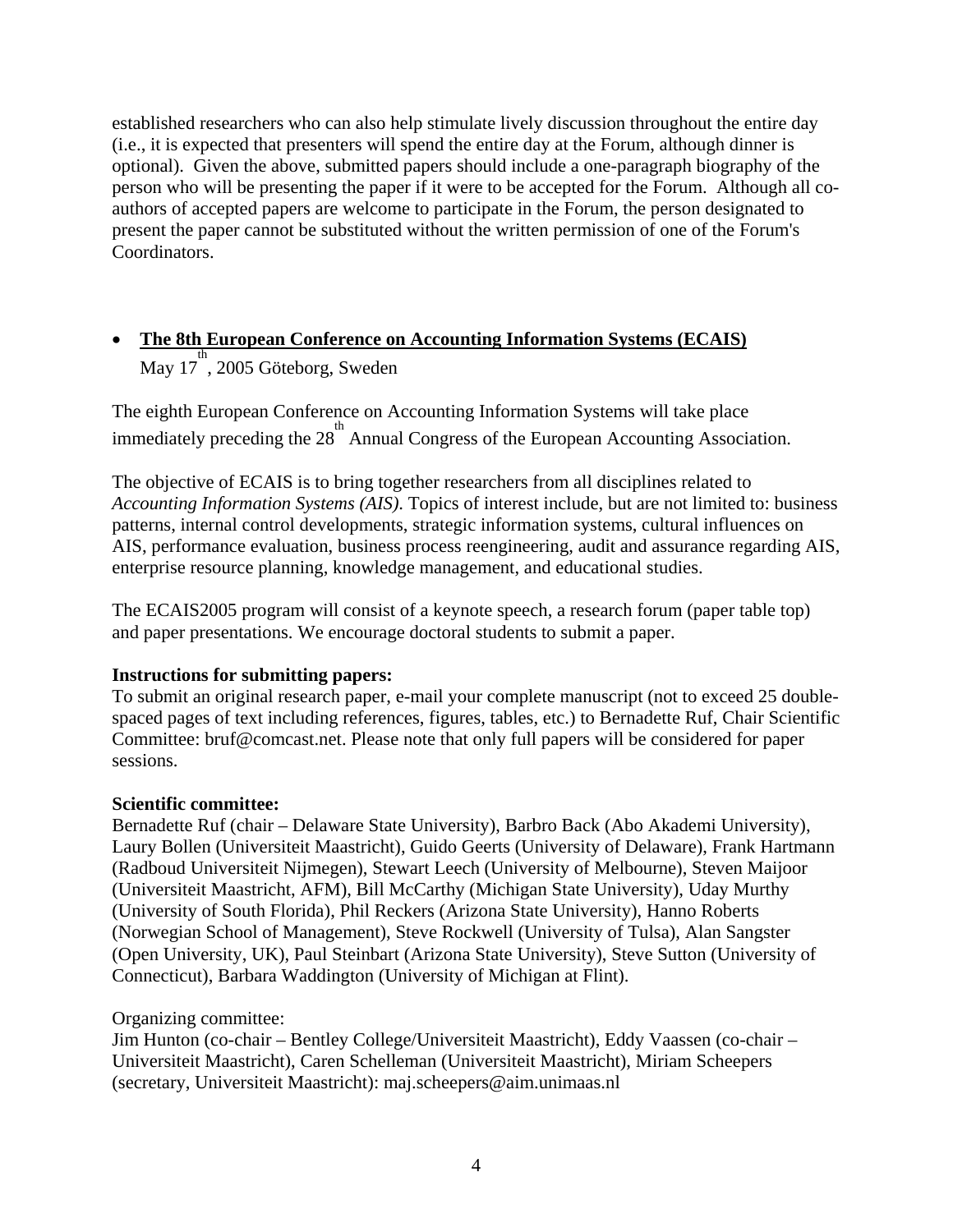ECAIS is organized by the Maastricht Accounting, Auditing and Information Management Research Center (Universiteit Maastricht), and Bentley College (Boston, MA).

## **Key dates: Deadline for submission of papers: January 15, 2005 Notification of acceptance of papers: March 15, 2005**

Please visit our website for further information and for registration:

**Official Journal of the ECAIS - International Journal of Accounting Information Systems** follow this link for more details of this Elsevier journal. Accepted papers will be considered for publication in IJAIS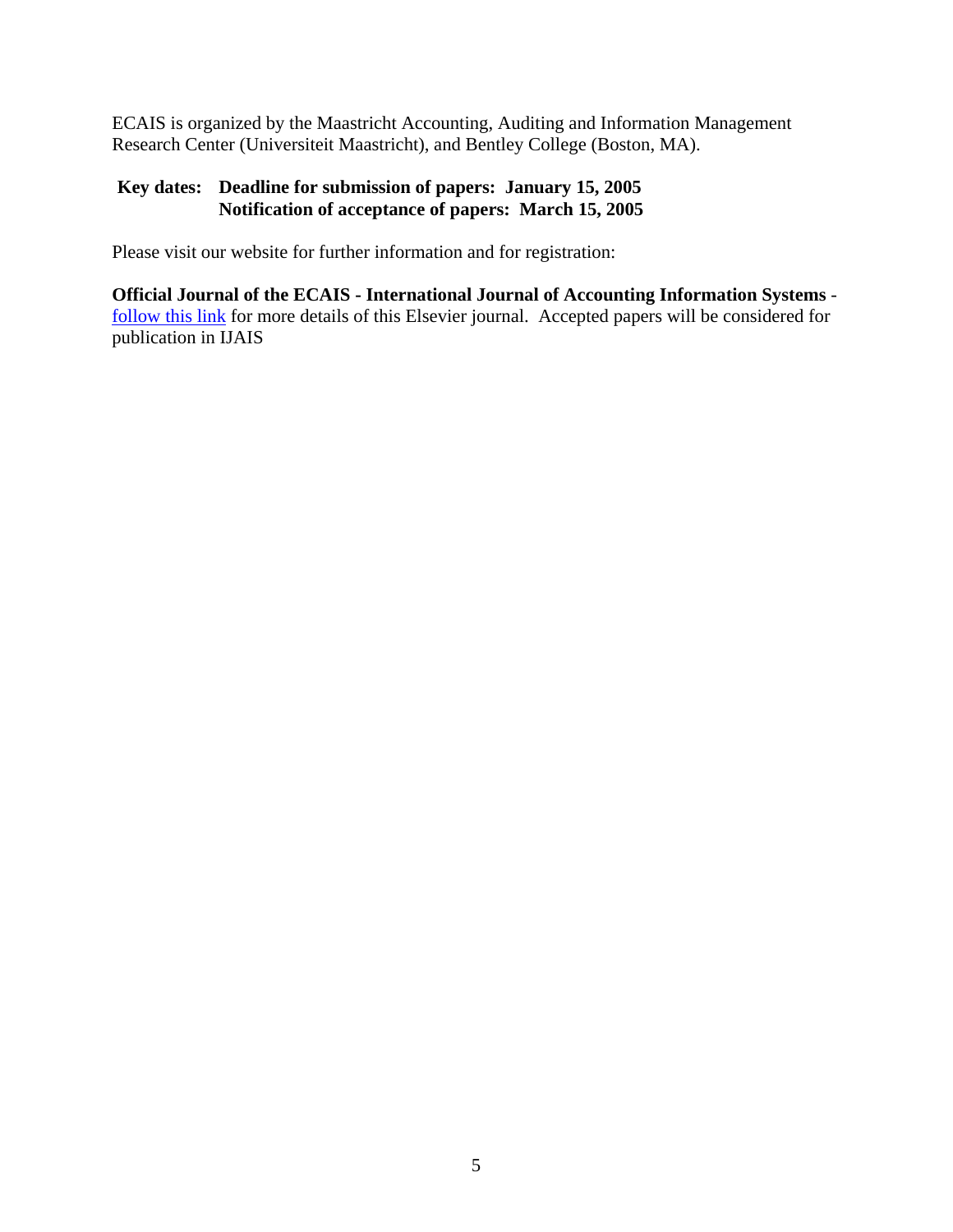# **5. Teaching Tips:**

**This is a new section recommended by Brad Tuttle. If you have an interesting assignment that you use in your classes that you would like to share with the Section, please send those for the next Newsletter. Thank you to Conni Lehmann at University of Houston – Clear Lake for the following submission. For teaching notes or questions, please contact the author.** 

#### **Peachtree Controls Assignment**

The purpose of this activity is to illustrate the effects of internal control. This activity demonstrates how losses can occur in the absence of internal control or in the presence of inadequate internal control. Furthermore, the activity demonstrates how adequate control can prevent losses.

The assignment requires that you conduct a test of the internal controls in Peachtree, a commonly used accounting software package.

#### **Required:**

Test for AT LEAST seven controls. Examples of some controls that you can test are listed after the instructions. You may think of others to test, and this is encouraged. For each control that you want to test, create the data necessary for the test—you may use either the company that you created for your earlier assignment, or you may use the sample company provided by the Peachtree software. Then execute an appropriate test. Prepare a report to hand in that includes the following:

- a. A description of the control you tested.
- b. An explanation of what you did to test the control.
- c. Documentation to support the test. For example, if you enter an invalid customer code and the program displays an error message such as "customer does not exist," print the screen (see the instructions below). Documentation for a test of whether the program lets you return more units of inventory than you purchased could be a printout of the original purchase order and a printout of the purchases return report.
- In your report, clearly label which of the above items you are addressing.

**Examples of the controls** you might test include determining whether the program will let you:

- a. Make a sale to a customer that exceeds that customer's credit limit.
- b. Make a purchase from a vendor that exceeds that customer's credit limit.
- c. Enter a customer code that does not exist when making a sale.
- d. Record a sales return that exceeds the original sale.
- e. Pay a vendor an amount that is higher than the accounts payable due the vendor.
- f. Receive from a customer an amount that is higher than the accounts receivable due from the customer.
- g. Sell more units of inventory than you have available.